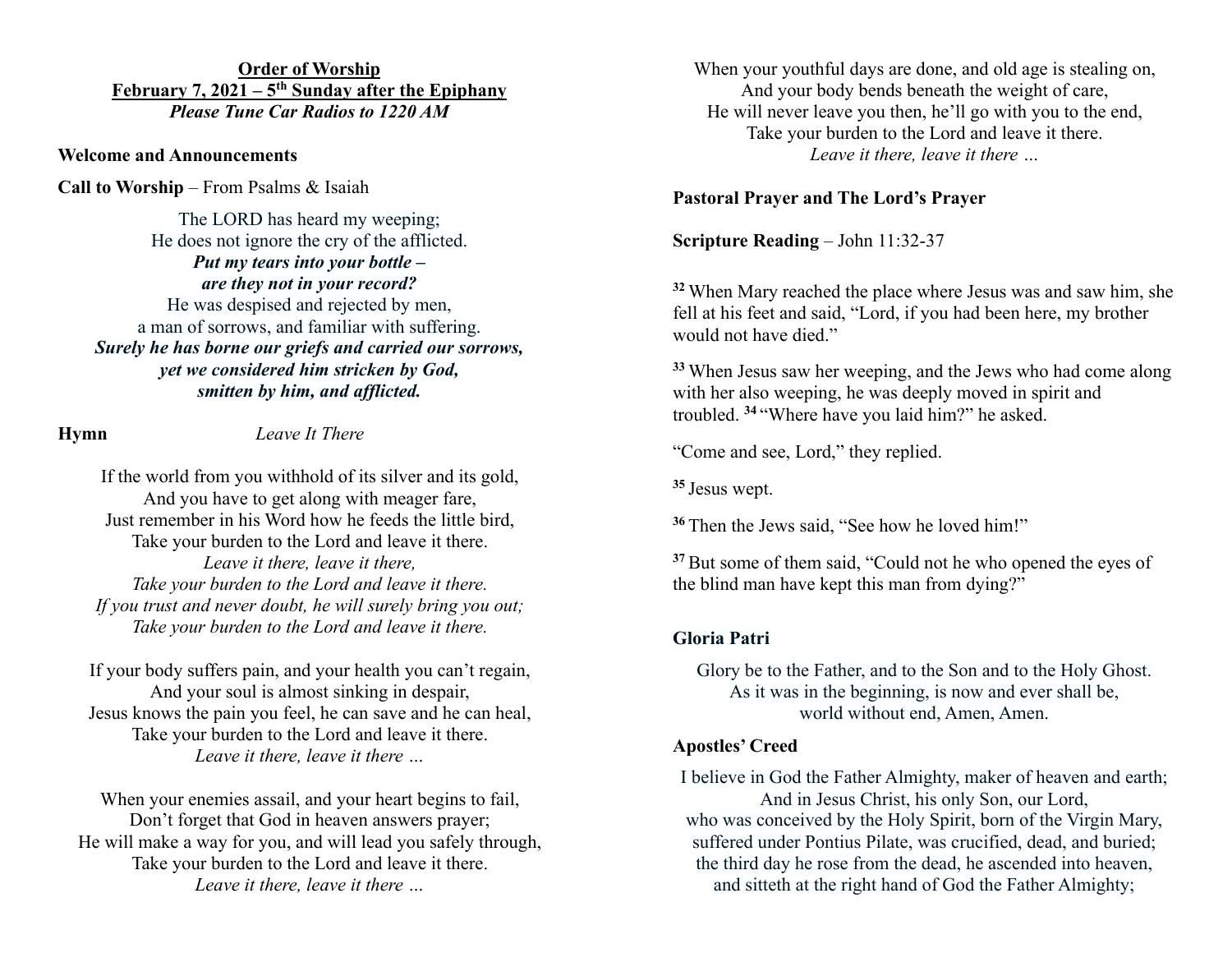from thence he shall come to judge the quick and the dead. I believe in the Holy Spirit, the holy catholic Church, the communion of saints, the forgiveness of sins, the resurrection of the body, and the life everlasting. Amen.

**Sermon** Pastor Paul

### **The Shortest Verse, The Loveliest Glimpse: Three Lessons About Jesus**

*Jesus wept. John 11:35*

**Hymn** *Stand By Me*

When the storms of life are raging, stand by me. When the storms of life are raging, stand by me. When the world is tossing me like a ship upon the sea, Thou who rulest wind and water, stand by me.

In the midst of tribulation, stand by me. In the midst of tribulation, stand by me. When the hosts of hell assail, and my strength begins to fail, Thou who never lost a battle, stand by me.

In the midst of faults and failures, stand by me. In the midst of faults and failures, stand by me. When I've done the best I can, and my friends misunderstand, Thou who knowest all about me, stand by me.

In the midst of persecution, stand by me. In the midst of persecution, stand by me. When my foes in war array undertake to stop my way, Thou who sav-ed Paul and Silas, stand by me.

When I'm growing old and feeble, stand by me. When I'm growing old and feeble, stand by me. When my life becomes a burden, and I'm nearing chilly Jordan, O thou Lily of the Valley, stand by me.

**Benediction**



### **Souper Bowl of Caring is Today**

For February's monthly food bank collection, Poplar Valley has invited Cherry Valley to join them in the annual "Souper Bowl of Caring." Thank you for bringing cans of soup, vegetables, fruit, tuna, etc. Our goal this year is 500 cans, and we all know we CAN reach it! All cans collected will be taken to the Stroudsburg Wesleyan Church's food pantry to help people here in our area.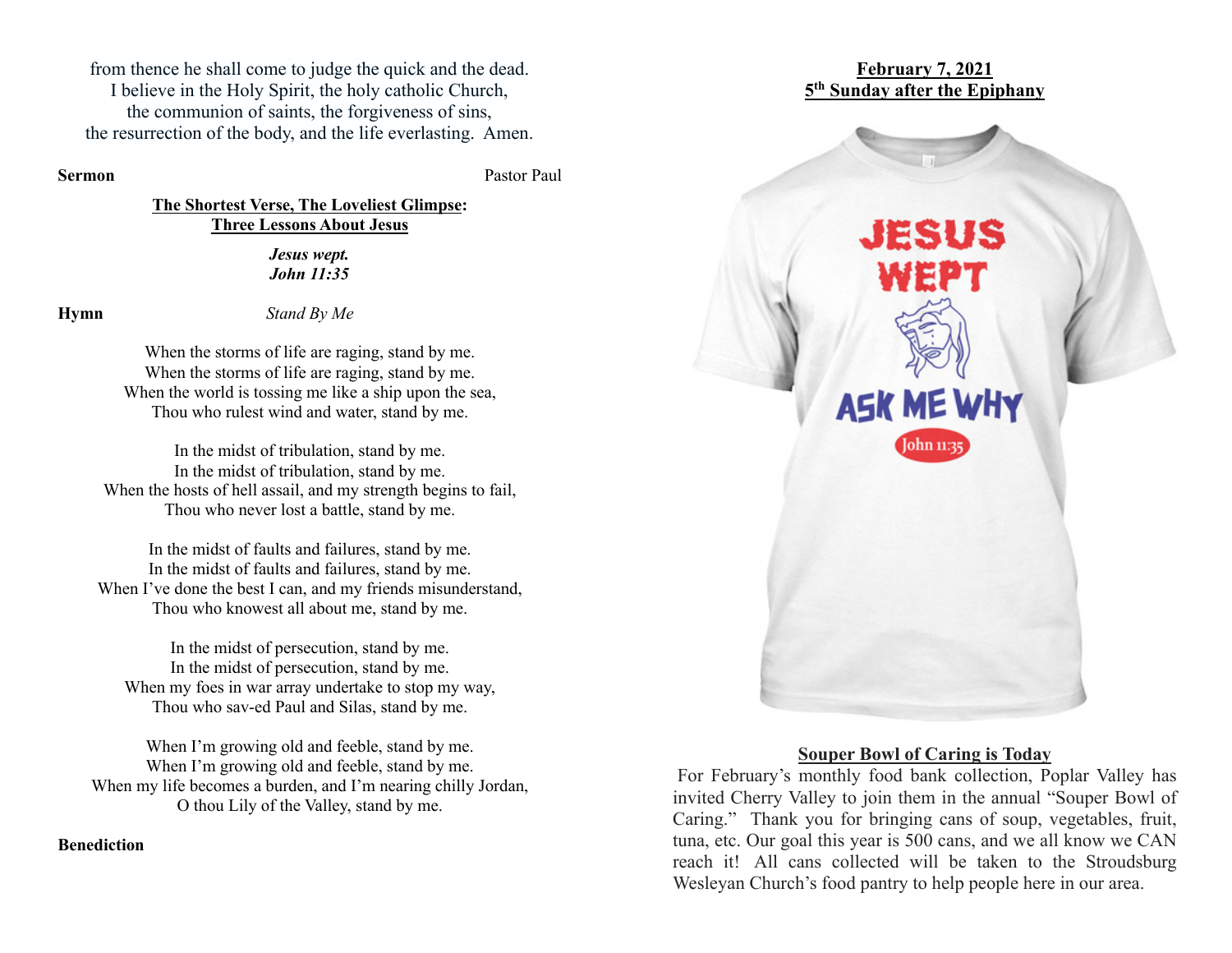### **January 2021 Articles on the UMC on our Website**

General Conference 2020 did not happen because of the covid pandemic. It has been rescheduled for Aug. 29 - Sep. 7, 2021, but with the pandemic continuing, what does the future hold for our denomination? Visit our church website to read several timely articles discussing these matters.

www.cherryvalleyumc.info -- www.poplarvalleyumc.info ALSO: Pastor Paul plays Lenten Hymns on Clarinet – Video on Website!

## **Lenten Holy Communion**

First Sunday of Lent, February 21 Three Siblings, Three Witnesses – John 12:1-2

## **2021 Virtual Community Lenten Services**

Analomink, Cherry Lane, Cherry Valley, East Stroudsburg, Faith, Poplar Valley, Reeders, Stroudsburg, Wooddale UMCs

> **The Suffering and Glory of the Servant An Exposition of Isaiah 52:13 – 53:12**

All Sermons will be Recorded on You Tube and Posted on Our PUMA Website **puma-umc.info**

**Ash Wednesday, February 17** Isaiah 42:1, 49:1, 50:4, Pastor Paul Crikelair

> **Wednesday, February 24** Isaiah 52:13-15, Pastor Jen Miller

**Wednesday, March 3** Isaiah 53:1-3, Pastor Zim Khan

**Wednesday, March 10** Isaiah 53:4-6, Pastor Larry Mark

**Wednesday, March 17** Isaiah 53:7-9, Pastor Monica Guepet

**Wednesday, March 24** Isaiah 53:10-12, Pastor Jeff Weber

# **January 2021 Articles on the UMC on our Website**

General Conference 2020 did not happen because of the covid pandemic. It has been rescheduled for Aug. 29 - Sep. 7, 2021, but with the pandemic continuing, what does the future hold for our denomination? Visit our church website to read several timely articles discussing these matters.

www.cherryvalleyumc.info -- www.poplarvalleyumc.info ALSO: Pastor Paul plays Lenten Hymns on Clarinet – Video on Website!

# **Lenten Holy Communion**

First Sunday of Lent, February 21 Three Siblings, Three Witnesses – John 12:1-2

## **2021 Virtual Community Lenten Services**

Analomink, Cherry Lane, Cherry Valley, East Stroudsburg, Faith, Poplar Valley, Reeders, Stroudsburg, Wooddale UMCs

> **The Suffering and Glory of the Servant An Exposition of Isaiah 52:13 – 53:12**

All Sermons will be Recorded on You Tube and Posted on Our PUMA Website **puma-umc.info**

**Ash Wednesday, February 17** Isaiah 42:1, 49:1, 50:4, Pastor Paul Crikelair

> **Wednesday, February 24** Isaiah 52:13-15, Pastor Jen Miller

**Wednesday, March 3** Isaiah 53:1-3, Pastor Zim Khan

**Wednesday, March 10** Isaiah 53:4-6, Pastor Larry Mark

**Wednesday, March 17** Isaiah 53:7-9, Pastor Monica Guepet

**Wednesday, March 24** Isaiah 53:10-12, Pastor Jeff Weber